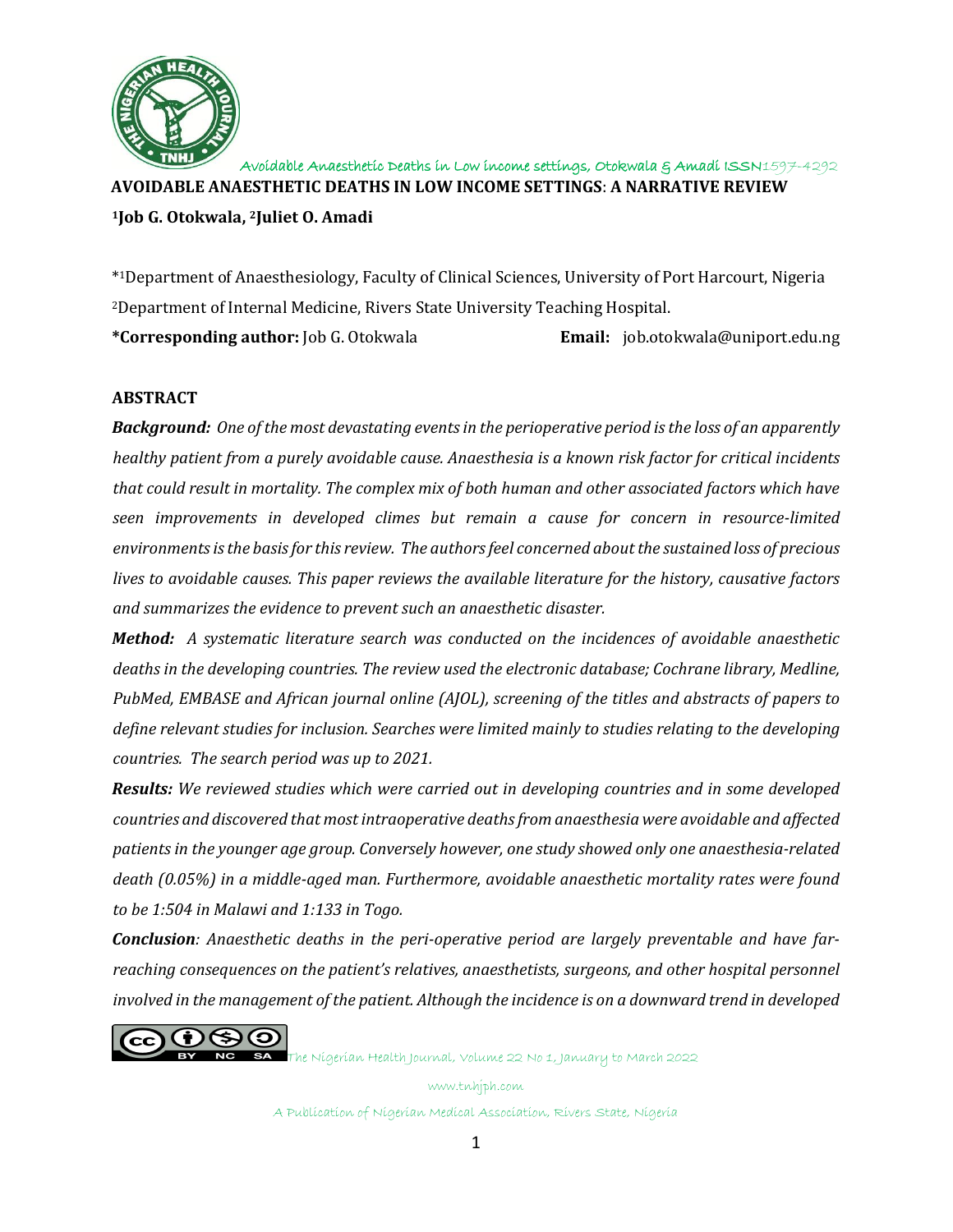

*countries, it is still a major problem in developing countries and human factors account for majority of the cases. The correct use of checklists, paying attention to even the smallest detail, training and retraining of personnel and provision of appropriate equipment in developing countries will go a long way to curb this menace.*

*Key Words: Avoidable, Anaesthetic, Deaths, Low Income Settings*

# **INTRODUCTION**

Wilson et al.<sup>1</sup> observed that investment in anaesthesia services is a vital pathway to ensuring sustained progress towards a safer surgery and obstetric care. This report underscores the important role that anaesthesia plays in perioperative medicine with the singular aim of reducing perioperative morbidity and mortality. The focus of anaesthetic practice revolves around the maintenance of patient safety and health during surgery. This was the vantage of the revered Professor Aitkenhead who had noted that the avoidance of intraoperative disaster should be the focus of anaesthetic training rather than the management of the aftermath2.

Avoidable anaesthetic death is a feared outcome in perioperative practice and depicts inherent inadequacies which are either ignored or taken for granted<sup>3</sup>. It is implied in avoidable anaesthetic death that there is evidence of mismanagement that is sufficient to result in death and it is defined as the loss of a patient which is attributed wholly or partly to anaesthesia in the perioperative period. The scope of this definition is poorly defined in terms of the timing and limit of the period in question. Is it death on the table within the surgical period, twenty-four hours, or 72 hours of surgery? This lack of consensus creates ambiguity in defining what constitutes anaesthetic death in defiance to what surgical death is. The authors limited the search for the ideal definition of anaesthetic death to include only; '' death of a patient that is purely from anaesthesia and that occurs within 24 hours following the administration of anaesthesia''4.

Avoidable anaesthetic death therefore defines a scenario where the patient would most likely have survived if improved care by the anaesthetic team suffices5.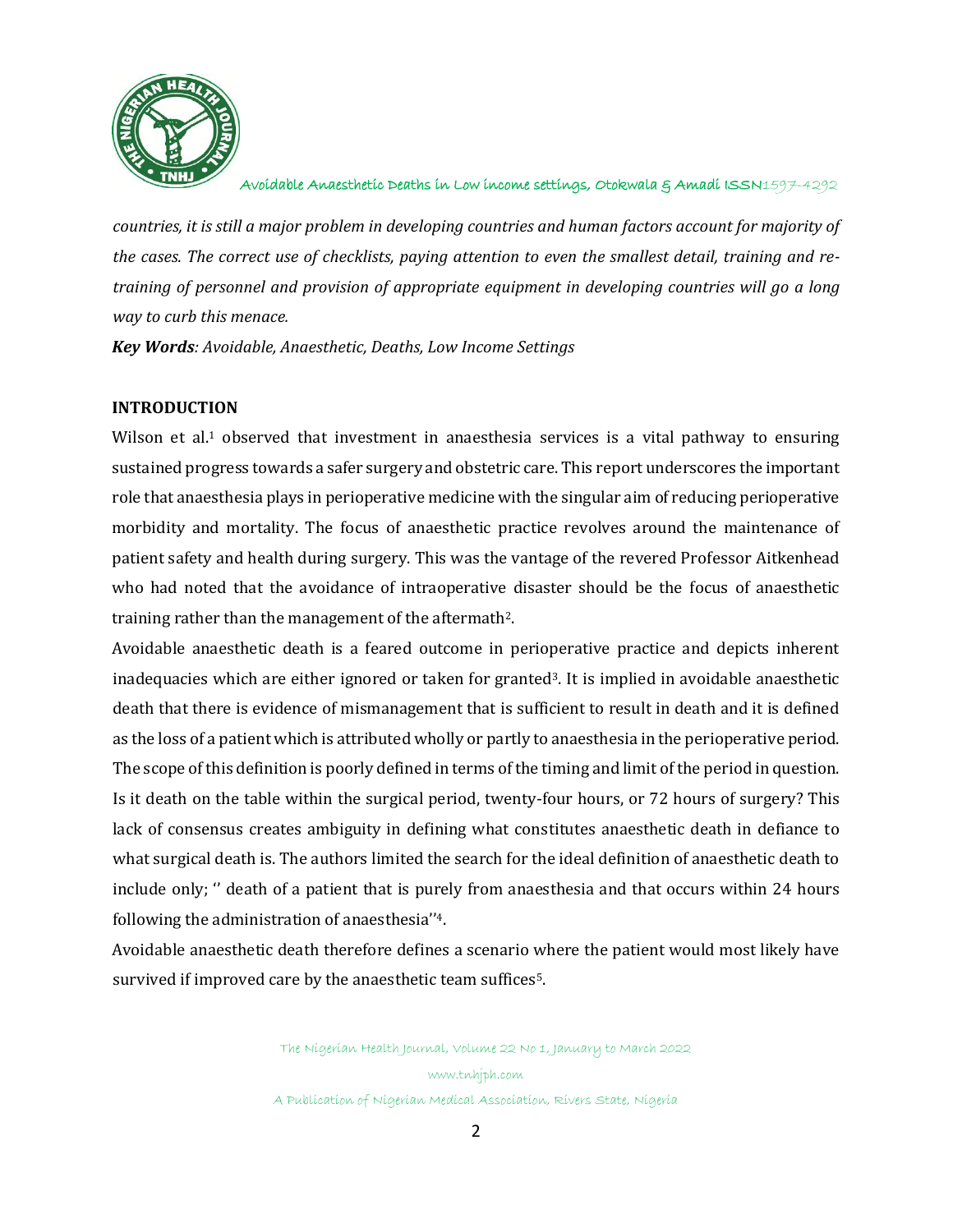

There is a significant difference in outcomes in patients receiving anaesthesia across developed and developing countries<sup>6</sup>. Anaesthetic -related mortality is rare in the developed world<sup>6</sup>. For instance, in the U.S.A., it is about 1.1 per million persons per year7. In the developing world, data are lacking, but anaesthetic mortality is 2-3 times higher in middle-income countries and may be up to 100-fold greater in low-income countries6.

Lessons from the aviation industry where safety is optimally guaranteed have highlighted the contributions of the following factors for man made errors which could lead to fatalities. Pilots have been found in confidential reports to have demonstrated over confidence in reacting to critical incidents on board. Others have been found to be confused when scenarios become ill- defined and occasionally, the cockpit becomes hostile as well as when standard flight operating guidelines are ignored. These observations reflect scenes that are prevalent in the operating suites.

It is obvious that with the increasing volume and complexity of the surgical patient comes the increasing risk of intraoperative mishap. Patients are either too young or old, and with associated comorbidities which could be obvious or unrecognized5. The consequence of any anaesthetic mishap is immediate, evident and of negative impact.

## **METHODOLOGY**

We searched Medline, PubMed, google scholars, Scopus for papers on preventable, avoidable deaths, death on the table, or death primarily attributed to anaesthesia. The review focused on articles up to 2022. We searched for historical perspectives from articles from peer reviewed papers, published locally in Nigeria and internationally and in English. In addition, we searched anaesthesia specific journals using the google scholar search boxes. Inclusion criteria were all human related studies and communication from anaesthetists. Excluded were animal studies. Keywords searched included 'avoidable', 'preventable', in combination with 'anaesthetic' and 'death', 'mortality', 'demise'. These searches revealed both prospective and retrospective studies almost all of which were conducted in developing countries. This is an extraordinarily small body of peer-reviewed research papers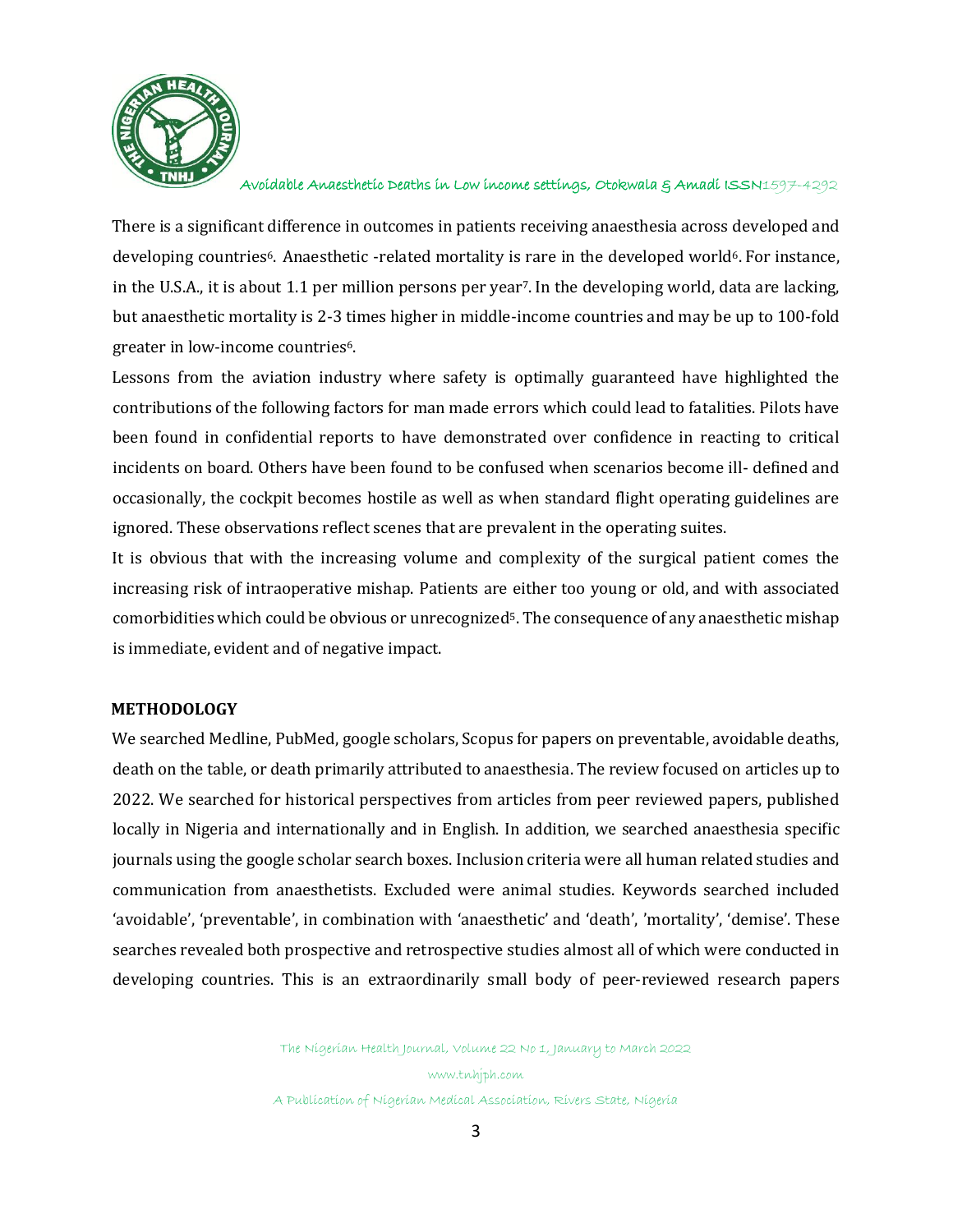

considering the importance of the topic. However, it is due to the dearth of studies in developing areas.

## **RESULTS**

Literature review, assessed for eligibility, title review, abstract, full articles review, and references were extracted. Anaesthetic-related deaths were found to be significantly greater in developing countries while developed countries experienced a downward trend<sup>6</sup>.

### **Recorded Origin of Avoidable Anaesthetic Deaths**

The first recorded death from anaesthesia following human error occurred in 1847 8. This followed the administration of brandy into the lungs to possibly counteract the effects of chloroform. In a report in late 1978, anaesthesia contributed about 82% of direct causes of death. The formation of the Anaesthesia patient safety foundation was initiated because of the concerns the founders of the American Society of Anesthesiologists had to stem the tide of increasing intraoperative deaths from avoidable causes in the United States. In the 1950s through 70s, avoidable anaesthetic deaths were reported to have generated about 12% of medical liability claims<sup>9</sup>. This trend stimulated the drive to constitute the safety and risk management subcommittee of the American Society of Anesthesiologists (ASA) and subsequently birthing the American patient safety foundation (APSF) which has the responsibility to promote the concept of ensuring that all patients under anaesthesia are kept safe from harm. Despite all these efforts to reduce avoidable anaesthetic deaths, closed claim study by the ASA, revealed astonishing results of anaesthetic mishaps resulting in mortalities. The anaesthetic death trends have significantly declined over the past 50 years from 357 per million before the 1970s to 34 per million in the 1990s-2000s<sup>3</sup>, with the greatest decline occurring in the developed countries<sup>3</sup> from an estimated rate of 1 in 5,000 three decades ago to about 1 in 200,000  $^{10}$ . Conversely, the rates remain high in the sub-Saharan Africa with estimates ranging from 1 in 3,000 in Zimbabwe to 1 in 150 in Togo<sup>10</sup>. However, Blaise et al.<sup>11</sup> in Congo, discovered in their study that there was an overall decrease in mortality in the two teaching hospitals studied from 2011-2015

The Nigerian Health Journal, Volume 22 No 1, January to March 2022

www.tnhjph.com A Publication of Nigerian Medical Association, Rivers State, Nigeria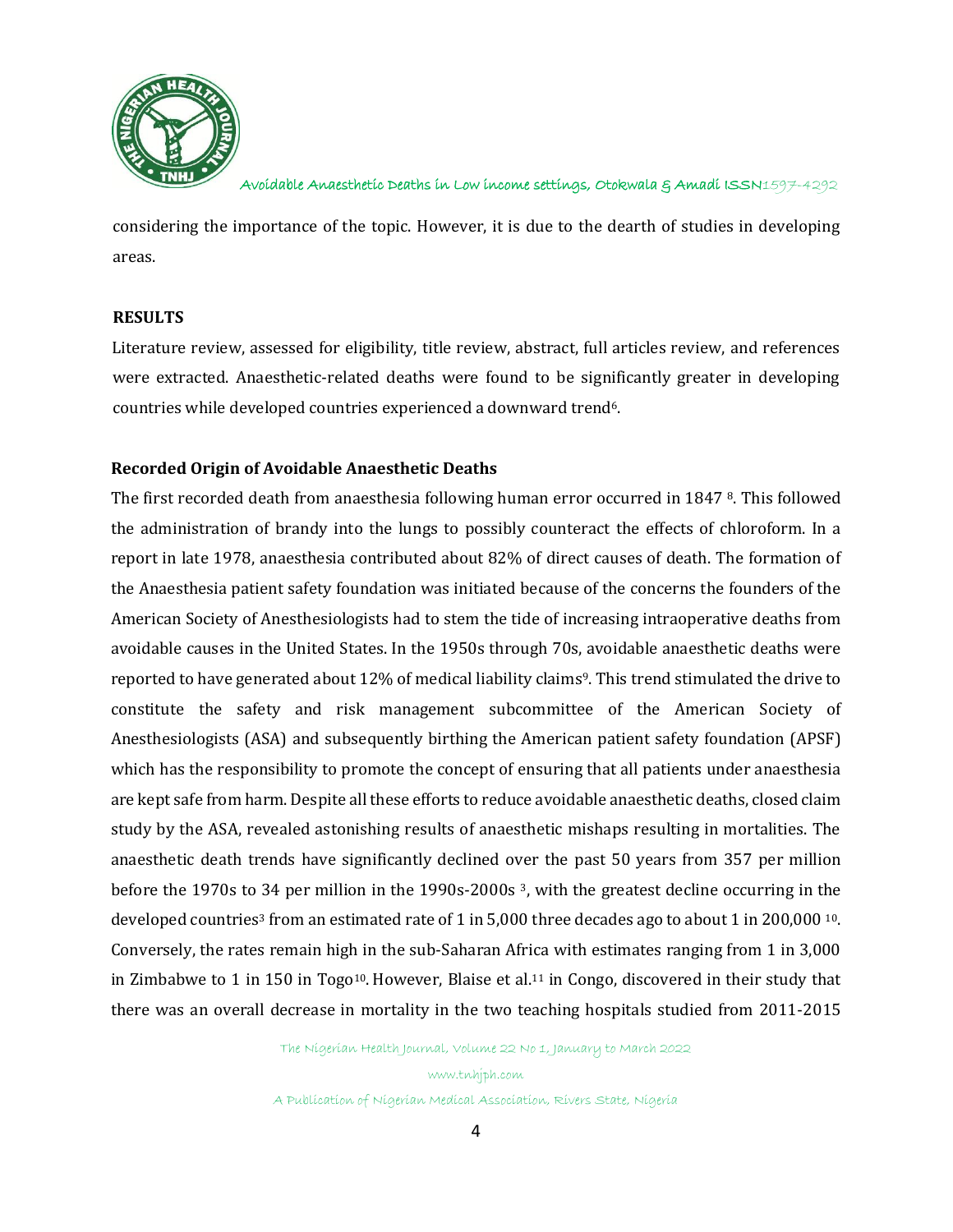

reflecting an improvement that may be related to gained experience overtime by providers and employment of qualified anaesthetic nurses.

## **Developing Countries and Avoidable Anaesthetic Deaths**

Avoidable anaesthetic deaths had been reported from various observations in Zambia, Malawi, Zimbabwe, Togo12,13. Lillie et al. in a study carried out in Zambia, one of the least developed countries in the world, stated that anaesthesia contributed to 32% of deaths occurring in the perioperative period<sup>5</sup>, while Blaise et al.<sup>11</sup> in Congo, found that general anaesthesia was implicated directly or indirectly in as much as 45.8% deaths within 24 hours post-operatively. The most noticeable aspects of these reports were the facts that these deaths occurred in young and fit adults<sup>14</sup> and at centers with the requisite capacity in human and materials to manage perioperative safety. On the other hand, however, a Cambodian study carried out by Tao et al. on 1,953 patients in a teaching hospital recorded only one anaesthetic-related death in a 50-year old man who developed cardiac arrest at induction<sup>15</sup>. This may have been due to the fact that 90% of the patients had an American Society of Anesthesiologists (ASA) grade of 1 or 2 and also the fact that the hospital did not perform obstetric and paediatric surgeries.

Anaesthesia is recognized as an independent risk factor for perioperative deaths<sup>16</sup>, it was earlier reported that most anaesthetic deaths occur at rural hospitals1, with all the attendant deficiencies in terms of manpower, equipment, consumables, and resuscitation materials. Suffice it to say that the other reports from countries like Nigeria14, occurred at tertiary levels of care with relatively advanced facilities to ensure perioperative safety.

### **Known Determinants**

What then are the factors that determine avoidable anaesthetic deaths in our setting with relatively improved training and certification (in Nigerian tertiary hospitals) where anaesthesia is mainly delivered by physicians and trained nurse anaesthetists and availability of advanced monitoring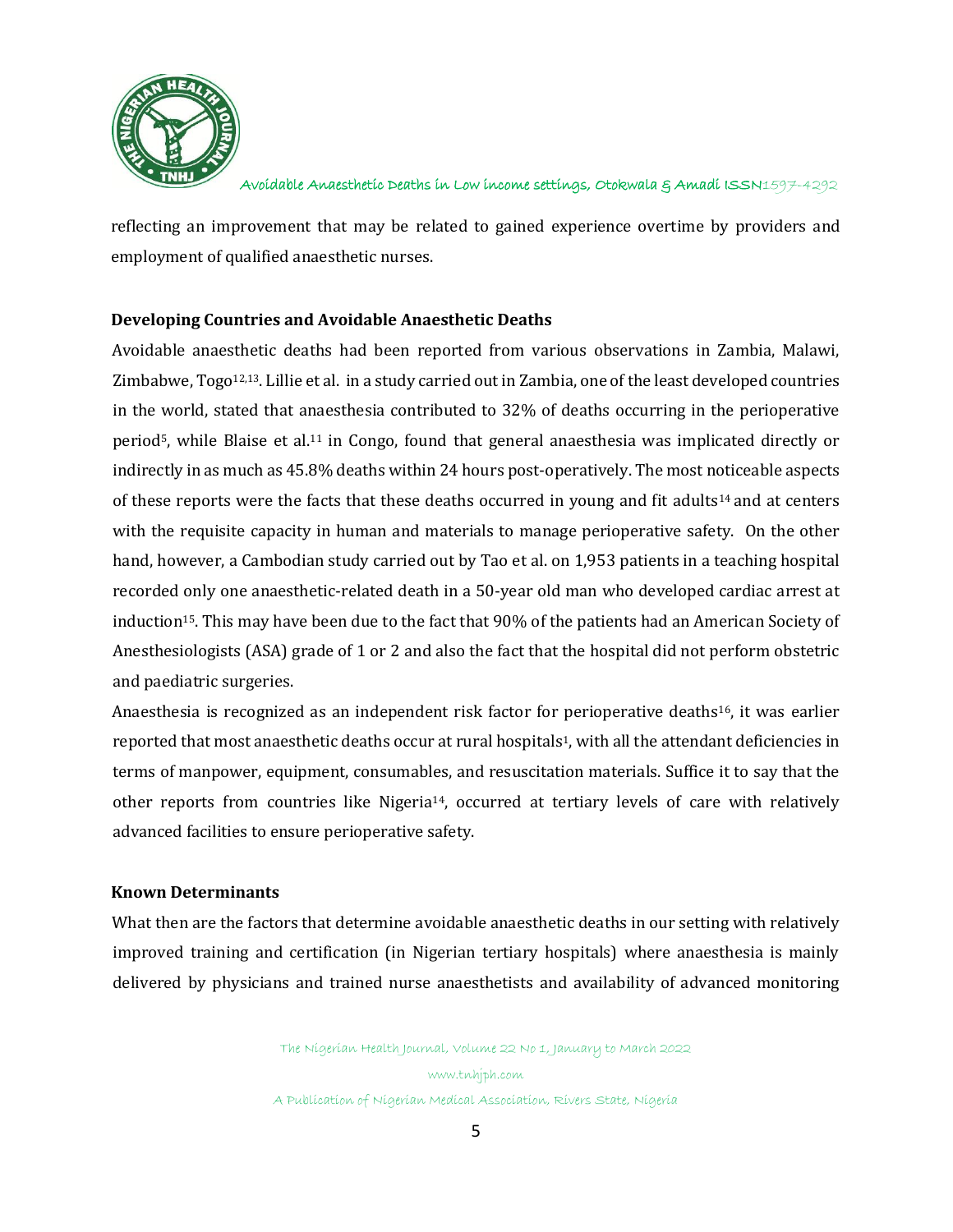

facilities including the safe surgery saves lives protocols. The following factors have been suggested and include;

### **Human Factor**

Human factors play a key role in contributing to avoidable perioperative deaths<sup>16</sup>. It is estimated that human error independently contributed about 82% of avoidable deaths while overt equipment error assumes 14%17. Jones et al. in their report ably surmised the definition of human factor as ''enhancing clinical performance through an understanding of the effects of team work, tasks, equipment, workspace, culture and organization on human behaviour and abilities and application of that knowledge in clinical settings"<sup>18</sup>. Flin et al.<sup>19</sup> observed the interaction of human factor to human error, poor communication as was reported by Ohanaka et al. in a Nigerian study<sup>20</sup>, poor training, and team work, deficiencies in equipment, and inadequate systems and processes predispose to loss of situational awareness and subsequent poor decision making. Human error is depicted in the following ways: Distraction during anaesthesia, inadequate communication among personnel and the influence of haste or lack of precaution<sup>16</sup>. Consequently, vigilance plays a role in preventing anaesthetic mishaps in all cases 7.

The concerns of this paper are the causes that are directly caused by anaesthesia and not the indirect causes which are system based. The prevalence of human errors in the causation of anaesthetic deaths have been highlighted in several reports<sup>2,7,18,20</sup>, especially the confidential reports on maternal or perioperative deaths and this remains the platform to reassess the principles and practice of safe anaesthesia within the confines of limited resources. The attributable factors that contribute to avoidable anaesthetic deaths are in the following aspects of anaesthesia: airway mismanagement resulting in aspiration and asphyxia, as was noted by Arbous et al.<sup>21</sup>, who reported that about 10% of the anaesthesia-related deaths observed were associated with substandard respiratory management ranging from inappropriate use of a laryngeal mask airway instead of endotracheal intubation and sedation of agitated, hypoxaemic patients to failure to administer oxygen to a

The Nigerian Health Journal, Volume 22 No 1, January to March 2022

www.tnhjph.com A Publication of Nigerian Medical Association, Rivers State, Nigeria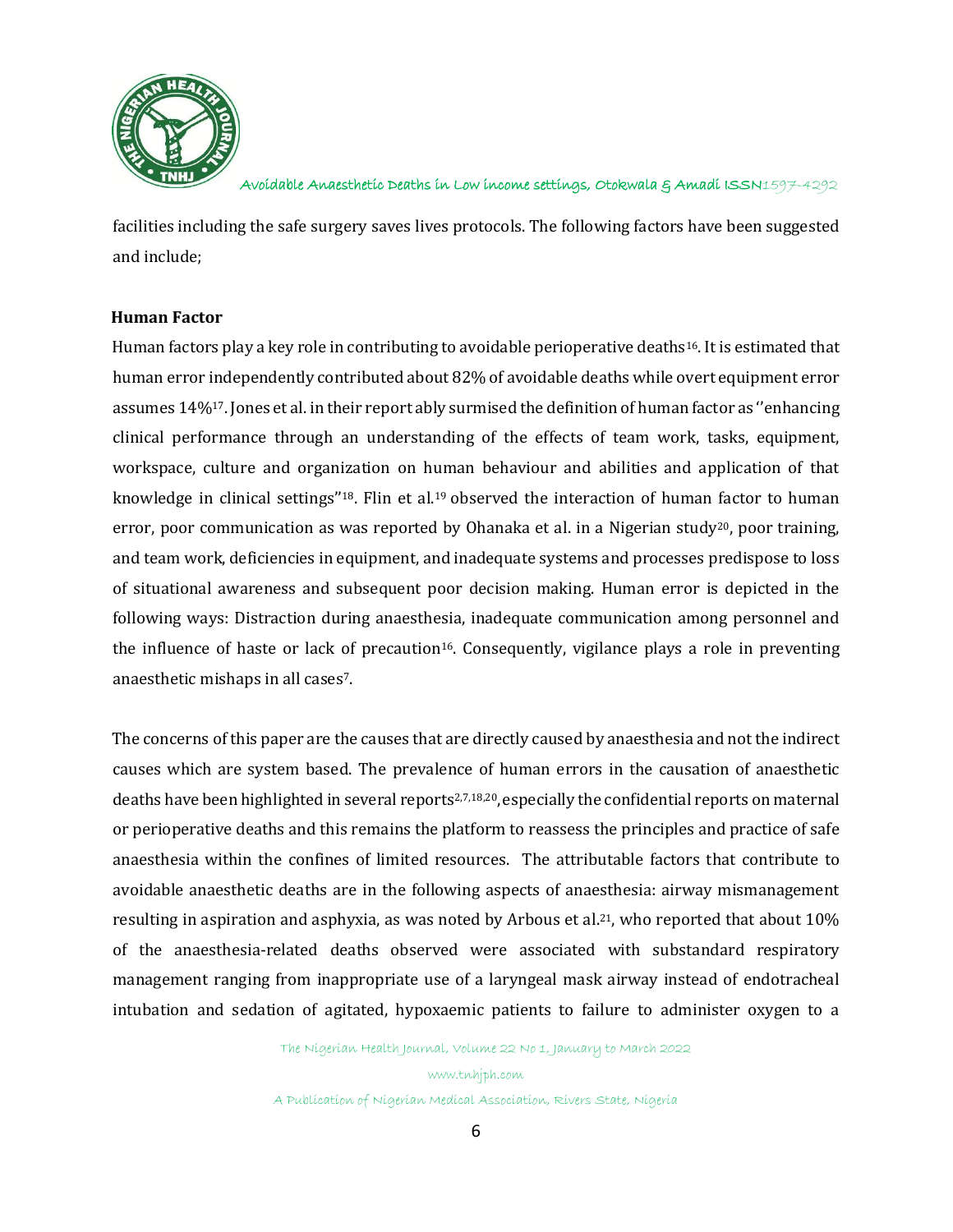

hypoxaemic patient. Other contributory factors include medication errors<sup>22</sup>, poor preoperative optimization of patients which could be risky for patients presenting for spinal anaesthesia especially the hypo hydrated patients, unrecognized hypoxia, especially during endoscopy with limited light sources, hypovolemia, hypotension/ high sensory block from spinal or epidural anaesthesia, improper monitoring of patients both intraoperatively or at recovery.

Poor understanding of the pathophysiological changes in patient positioning during surgery and recovery and rapid fluid shifts in patients with large losses into third spaces are key determinants of anaesthetic risks of mortality if it is not promptly recognised and addressed. With the advent of the surgical safety checklist, poor adherence to the protocols and dictates of the checklist could result in avoidable death.

It is imperative that safe anaesthesia is dependent on a couple of factors such as the presence of skilled physician handling functioning anaesthetic equipment with appropriate monitoring devices, medications and supporting staff<sup>1</sup>. A Zambian study<sup>5</sup> identified failure to recognize and treat patient deterioration and failure of intensive care management when needed as the most common anaesthesia factors related to post-operative deaths. This contrasts with a similar study done at the same facility 25 years earlier which found poor airway management to be the most common anaesthesia contributor to death<sup>23</sup>. This could be due to training of personnel over the years.

## **Lack of Availability of Equipment/ Equipment Malfunction**

Despite recent advances in surgery and anaesthesia which significantly improve safety, many health facilities in low-and middle-income countries (LMICs) remain chronically under-resourced. A study carried out by Epiu et al. in Uganda showed that there was a significant lack of essential equipment for the delivery of safe anaesthesia across the region<sup>24</sup>. According to Lillie et al.<sup>5</sup> in a Zambian teaching hospital, there were only 10 ICU beds for more than 1,600 hospital beds; also, basic equipment such as syringe pumps were lacking. Furthermore, inability of the anaesthetist to interface and manage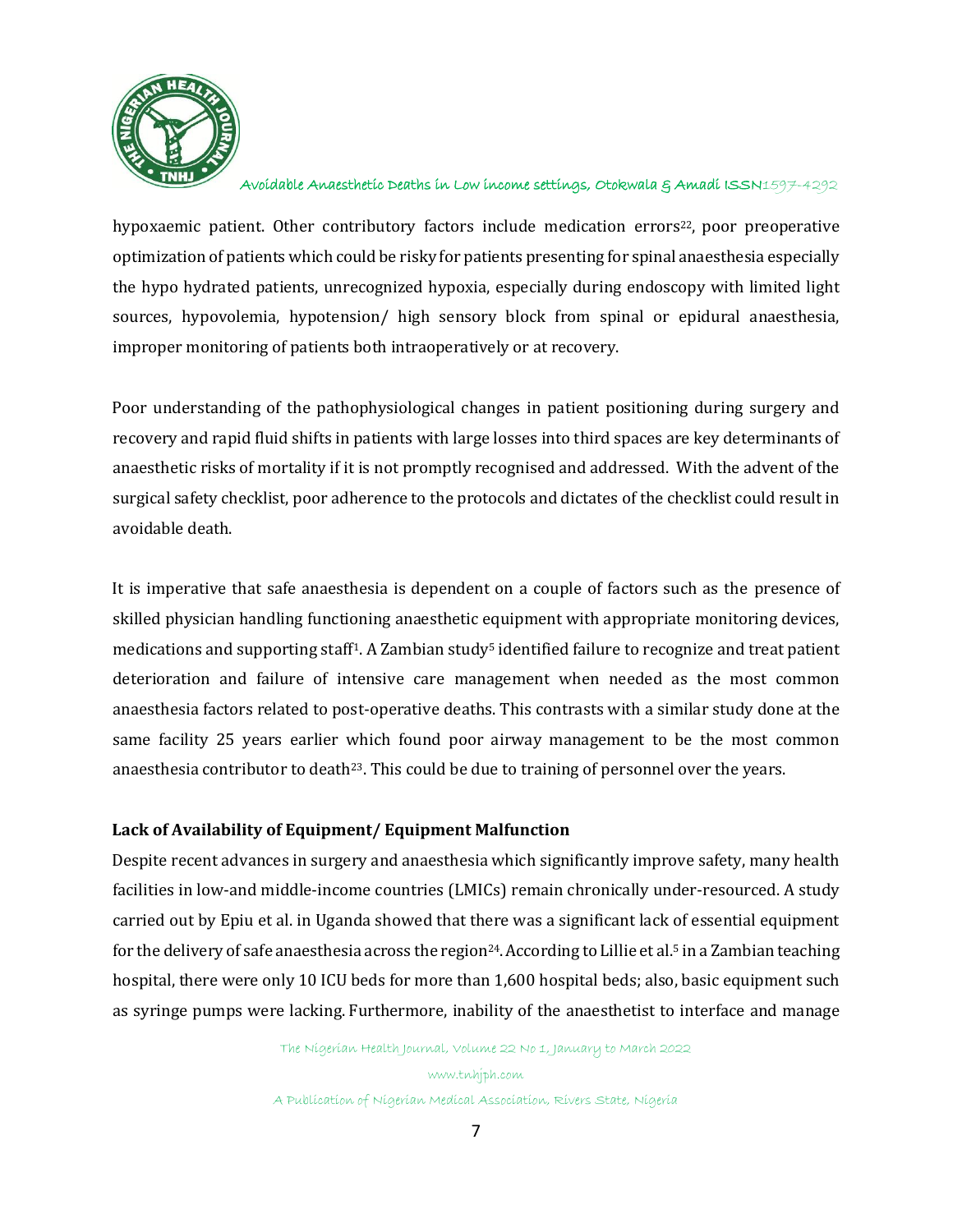

the following inadvertent situations have the tendency to result in a disaster: Disconnection of breathing circuits, inadvertent changes in gas flow, drug syringe errors, intravenous apparatus disconnection, equipment malfunction, premature extubation, organizational factors etc.

### **Consequences of Avoidable Anaesthetic Deaths**

Death occurs occasionally because of anaesthesia and the consequences are disturbing and stressful for the relatives, for the anaesthetist and for other members of hospital staff2. There is a communal feeling of pain and hopelessness among surgical team members. The effects of a loss are often associated with emotional distress, feeling of guilt, blame game, physical assault by the bereaved family and a tendency to abandon practice to medico legal issues. Ogunbiyi et al. reported that 86% of the fifty-six responding Nigerian physician anaesthetists in their survey reported psychological effects including lingering bad memories, sleep disorders, feeling of guilt, and feeling of not going back to work, depression, and cardiac dysrhythmias<sup>25</sup>.

## **Suggested Initiatives to Prevent Avoidable Anaesthetic Deaths**

It is expedient to evaluate the circumstances that could result in anaesthetic disasters and work towards prevention. The identified areas of improvement include and is not limited to the following: Training and retraining of skilled manpower, strict adherence to protocols and guidelines including the use of checklists. Adequate preoperative optimization of the patient and early recognition of one's limitation in knowledge and skills to conduct anaesthesia. It is vital for all practitioners to inculcate the habit of reporting system or equipment failures to the appropriate levels of interventions and not wait for disaster to happen for issues to be sorted out. The importance of Intraoperative vigilance and adequate monitoring till patient is stable cannot be overlooked. It is expedient to avoid unnecessary intraoperative bickering by the operating room team because it can cause perioperative disaster. Self-audit to evaluate critical incidences. Excellent team work/ team and communication as well as situational awareness and the ability to recognise every form of Anaesthesia as a potential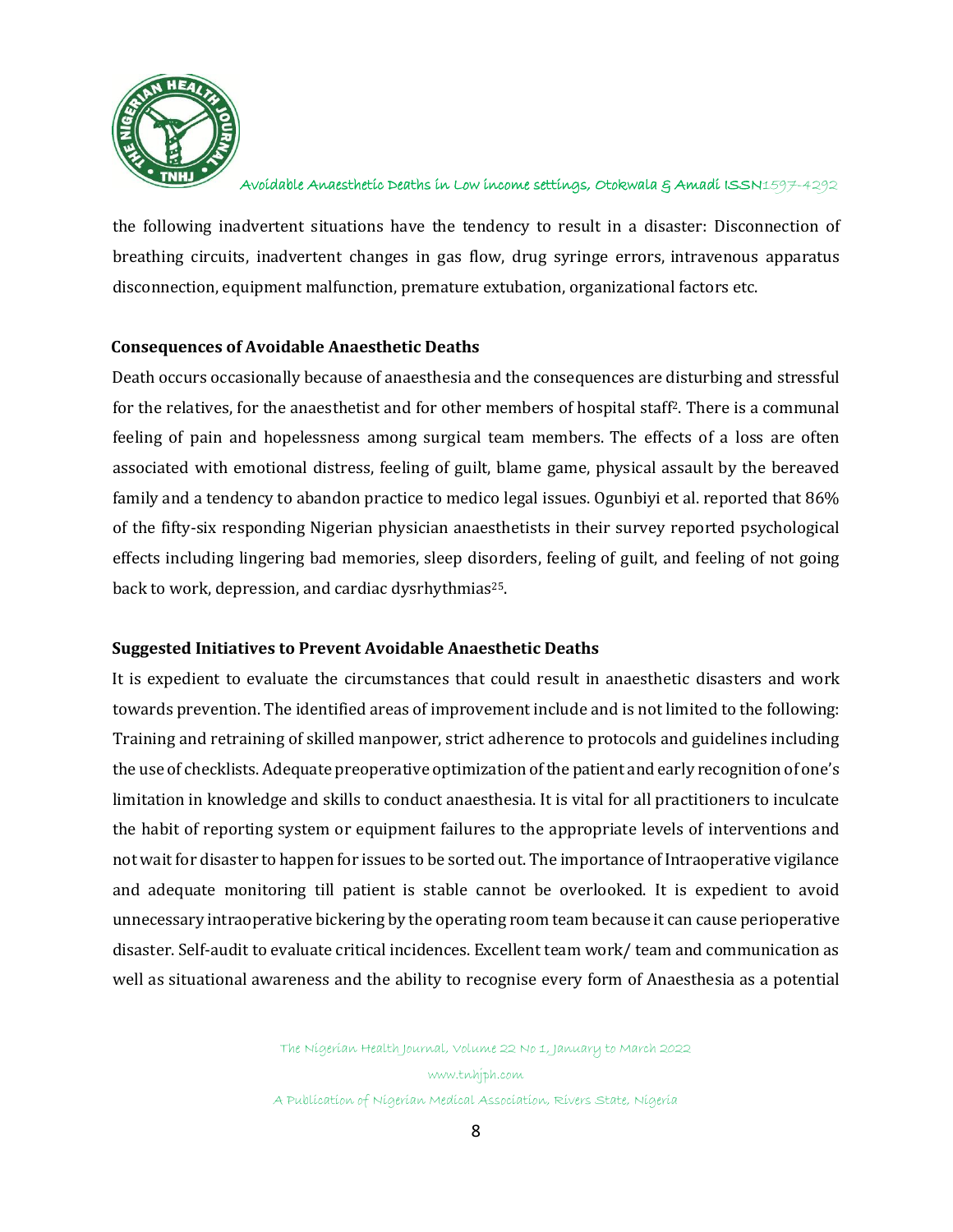

risk for morbidity and mortality (the concept of 'NO small anaesthesia') is paramount to satisfactory outcome.

## **LIMITATION**

Limitations of the studies in this review include the fact that some studies were carried out in hospitals where some surgeries like Paediatrics, obstetric, cardiac and neurosurgeries were not being done. This affected the results with one study having an anaesthesia related death of 0.05% only. Also, most of the studies were retrospective resulting in incomplete data due to loss of records from patients' folders. Furthermore, the studies varied making it difficult to draw conclusions.

### **CONCLUSION**

Avoidable anaesthetic death can result in posttraumatic stress disorder in the anaesthetic, surgical teams and patients' families and it should be prevented by allowing excellent working environment and strict compliance with standardized checklists and protocols.

### **REFERENCES**

- 1. Walker IA, Iain HW. Anaesthesia in developing countries-a risk for patients. Lancet 2008(3); 371:968-969.
- 2. Aitkenhead AR. Anaesthetic disasters: Handling the aftermath. Anaesthesia 1997; 52(iss 5):477-82
- 3. Bainbridge D, Martin J, Arango M, Cheng D. Perioperative and anaesthetic-related mortality in developed and developing countries: a systematic review and metaanalysis. Lancet 2012; 380(9847):1075-1081. Doi:10.1016/S0140-6736(12)60990-8
- 4. Tudjegbe SO, Amadasun FE. What is Anaesthetic death. Annals of Biomedical Sciences 2010; vol.9): 66579
- 5. Lillie EM, Holmes CJ, O'Donohoe EA, Bowen L, Ngwisha CL, Ahmed Y, Snell DM, Kinnear JA, Bould MD. Avoidable perioperative mortality at the University Teaching Hospital, Lusaka,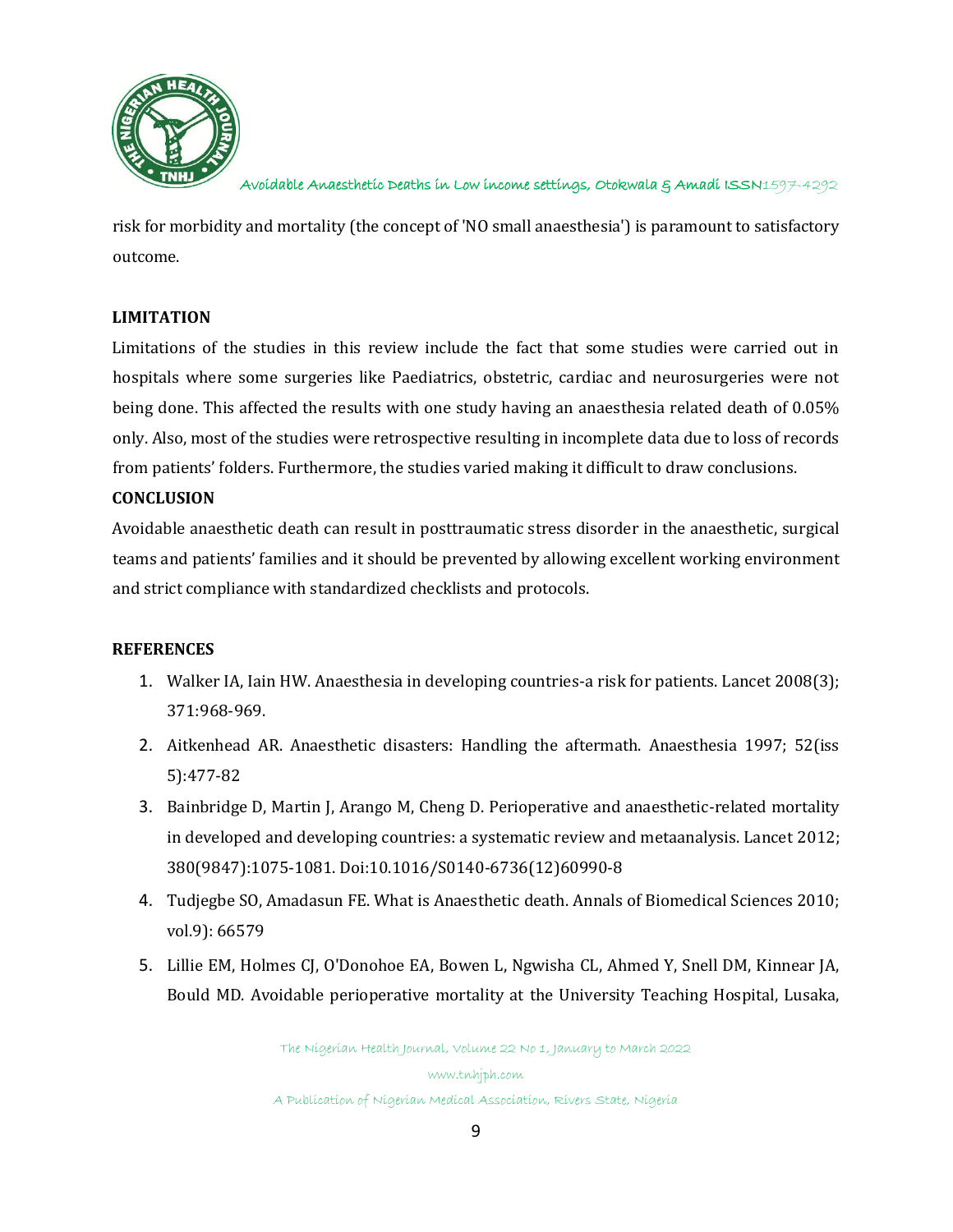

Zambia: a retrospective cohort study. Can J Anaesth. 2015 Dec; 62(12):1259-67. doi: 10.1007/s12630-015-0483-z.

- 6. Cronje L. A review of paediatric anaesthetic-related mortality, serious adverse events, and critical incidents. Southern Afr J of Anaes and analgesia,2015; 21:6 147-153
- 7. Steadman J, Catalani B, Sharp C, and Cooper L. life-threatening perioperative anaesthetic complications: major issues surrounding perioperative morbidity and mortality. Trauma Surg Acute Care Open 2017; 2:1-7
- 8. Vassalo SA. The first death associated with anaesthesia. Anaesthesiology 1997; 87: 928
- 9. Stoelting RK. Anaesthesia patient safety: History, Mission and Vision Statements. [www.apsf.org.](http://www.apsf.org/) Accessed 18/03/2022.
- 10. World alliance for patient safety: WHO guidelines for safe surgery. Geneva: World Health Organization; 2009[. http://whqlibdoc.who.int/publications/2009/9789241598552\\_eng.pdf](http://whqlibdoc.who.int/publications/2009/9789241598552_eng.pdf%20Accessed%2015/03/2022)  [Accessed 15/03/2022.](http://whqlibdoc.who.int/publications/2009/9789241598552_eng.pdf%20Accessed%2015/03/2022)
- 11. Blaise P FN, Malisawa A, Barrat-due A, Namboya F, Pollach G. General anaesthesia related mortality in a limited resource settings region: a retrospective study in two teaching hospitals of Butembo. BMC Anesthesiology 2021; 21; 60. doi.org/10.1186/s12871-021-01280-2
- 12. McKenzie AG. Mortality associated with anaesthesia at Zimbabwean Teaching hospital. South Afri Med J. 1996; 86:338-42
- 13. Maman AF, Tomta K, Ahouangbevi S, Chobli M. Deaths associated with anaesthesia in Togo, West Africa. Trop Doct. 2005; 35:220-222
- 14. Enohumah KO, Imarengiaye CO. Factors associated with anaesthesia-related maternal mortality in a tertiary hospital in Nigeria. Acta Anaesthesiol Scand 2006;50;206210
- 15. Tao K, Sokha S, Yuan H. the challenge of safe anaesthesia in developing countries: defining the problems in a medical center in Cambodia. BMC Health Serv Res 2020; 20:204